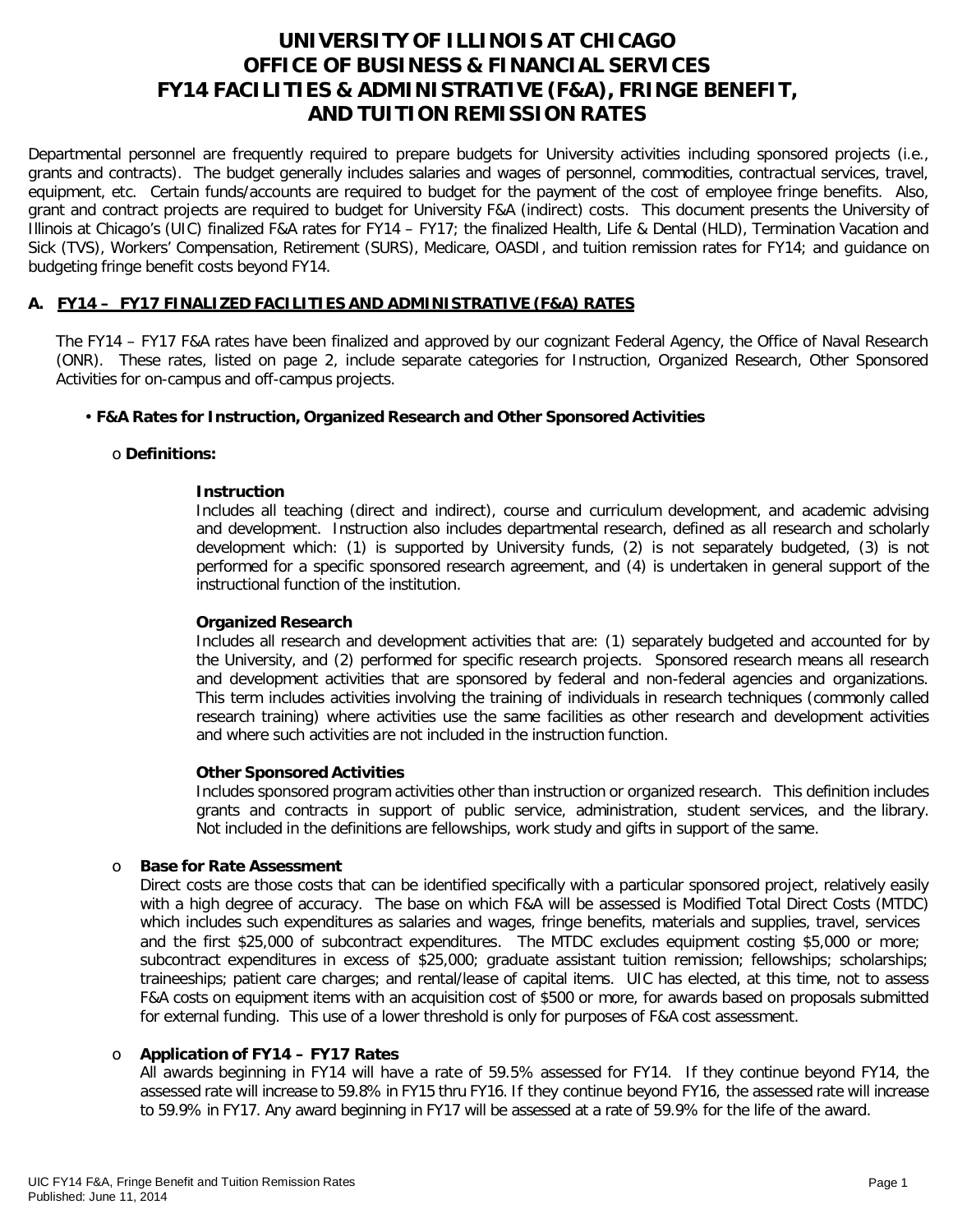# o **Continuing Projects**

Under federal guidelines, rates and bases should continue for the life of the project until a competing renewal is submitted. Therefore, the University will honor the rates in place for continuing projects. Proposals for noncompeting continuations, incremental funding and budget amendments for previously awarded federal projects should use the rates specified in the original award document.

#### o **Use of On-/Off-Campus Rate**

The on-campus rate should be used for proposals where all work is done using University facilities. The On-Campus rate is to be assessed except when a portion of the sponsored agreement is performed at an off-campus site. The criteria for utilization of the off-campus rate consists of all of the following: (a) performance at the offcampus site must be on a continuous basis; intermittent performance is not sufficient; (b) the University personnel working or engaged on the project must be physically located at an off-campus site; and (c) the offcampus performance must be of sufficient duration; normally a full semester, summer term or period of performance of the sponsored agreement. The space on the South Campus and at 2242 W Harrison that the University leases to UIC departments is considered off-campus. The off-campus rate will be used for the offcampus portion of the work on a sponsored agreement.

Off-campus costs may include costs incurred at the off-campus site for salaries, related benefits, supplies, utility costs, rent, local travel and other similar costs, which are treated as direct. Travel to and from an off-campus site is considered an off-campus cost.

| <b>Chicago Campus Facilities and Administrative (F&amp;A) Rates</b> |             |             |             |             |  |  |
|---------------------------------------------------------------------|-------------|-------------|-------------|-------------|--|--|
| Finalized FY14 - FY17 Rates                                         | <b>FY14</b> | <b>FY15</b> | <b>FY16</b> | <b>FY17</b> |  |  |
| Instruction                                                         | 42.4%       | 42.4%       | 42.4%       | 42.4%       |  |  |
| <b>Organized Research</b>                                           | 59.5%       | 59.8%       | 59.8%       | 59.9%       |  |  |
| <b>Other Sponsored Activities</b>                                   | 36.0%       | 36.0%       | 36.0%       | 36.0%       |  |  |
| All Off-Campus Awards (Instruction, Organized Research, Other       | 26.0%       | 26.0%       | 26.0%       | 26.0%       |  |  |
| Sponsored                                                           |             |             |             |             |  |  |

#### • **F&A Rates for Clinical Drug Trials**

#### o **Definition**

These include studies performed for private sponsors which involve human subjects in drug protocols.

#### o **Base for Rate Assessment**

The base for rate assessment is total direct costs. Total direct costs include all costs charged to a sponsored program account, excluding indirect costs, costs of education allowance and administrative allowances.

## o **FY14 F&A Rate for Clinical Drug Trials**

Clinical drug trials are assessed at a rate of 25.0%. This rate was established during Fiscal Year 1994 for nonfederally funded clinical drug studies and is applied to Total Direct Costs (TDC).

# **B. FY14 GRADUATE ASSISTANT TUITION REMISSION RATE (SPONSORED ACCOUNTS)**

The Fiscal Year 2014 graduate assistant tuition remission rate will remain 42%. Salaries of graduate assistants with tuition and fee waivers are the base for the assessment of the tuition remission rate. This rate is applied to all GA/RA/TAs working on sponsored programs. Please note that the campus also assesses a "GA tuition remission benefit cost" charge on nonsponsored accounts. More information on this charge is available here: Memo on Tuition Remission for Graduate [Assistants.](https://www.obfs.uillinois.edu/common/pages/DisplayFile.aspx?itemId=436386)

## **C. FY14 FRINGE BENEFITS RATES (FINALIZED)**

Fringe benefit rates are updated annually and audited and approved by the Federal government near the beginning of each fiscal year. Unlike facilities and administrative cost rates, changes in fringe benefit rates are assessed immediately when they become effective, even if the budgeted rates are different. The UIC FY14 Fringe Benefit rates included in the table on pages 3 and 4 are effective July 1, 2013 with BW 16 and MN 8 pay periods (with the exception of Retirement, which is effective with BW 15 and MN 7). The Health, Life & Dental (HLD), Termination Vacation and Sick (TVS), Workers' Compensation, Retirement (SURS), Medicare, and OASDI rates are finalized. Please refer to [Nessie](http://nessie.uihr.uillinois.edu/cf/benefits/) for detailed information on State of Illinois Plans, Eligibility for State Benefit Plans, and Part-Time Insurance Eligibility for additional fringe benefit eligibility information. Refer to [Substantial](http://www.uic.edu/com/gme/rpm_comp___benefits.htm#real_substantial_pres) Presence for additional fringe benefit information related to residents on J-1, J-2, F-1 and F-2 visas.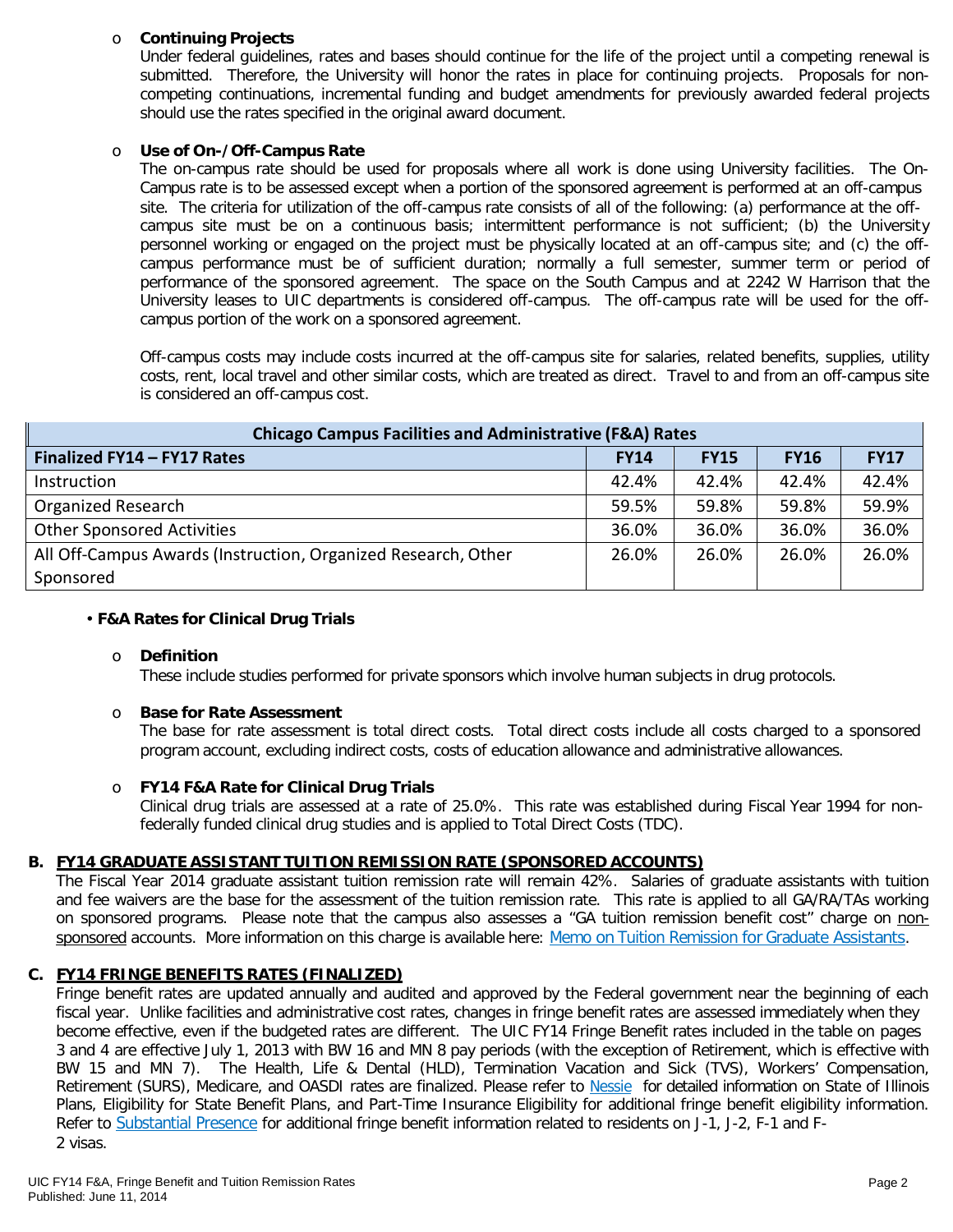The following 2 charts detail the fringe benefit costs by appointment type. The first chart below, details fringe benefit charges to sponsored accounts. The second chart on the following page details fringe benefit charges to non-sponsored accounts. The primary differences between the 2 charts are highlighted in yellow on each chart.

# **CHICAGO CAMPUS FY14 FINAL FRINGE BENEFIT RATES APPLICABLE TO SPONSORED PROJECTS**

This Chart Details Fringe Benefit Rates for Appointments Commonly Charged to Sponsored Projects; It is for Budgeting Purposes and is Not Intended to be Used as a Basis for Determining Benefits Eligibility\*

| Appointment                                                                                                   | <b>Total Fringe</b><br><b>Benefits Rate</b> | <b>Finalized</b><br>Retirement<br>$(SURS)$ ** | <b>Finalized</b><br>Health, Life<br>& Dental | <b>Finalized</b><br>Workers'<br>Compt | <b>Finalized</b><br>Term.<br>Vacation/Sick | <b>Finalized</b><br>Medicare‡ | <b>Finalized</b><br><b>OASDI</b> |
|---------------------------------------------------------------------------------------------------------------|---------------------------------------------|-----------------------------------------------|----------------------------------------------|---------------------------------------|--------------------------------------------|-------------------------------|----------------------------------|
| Academic and Non-Academic Employees<br>Eligible for SURS and Insurance*                                       | 38.35%                                      | 11.91%                                        | 23.85%                                       | 0.01%                                 | 1.13%                                      | 1.45%                         |                                  |
| Academic and Non-Academic Employees<br>Eligible for SURS, but Ineligible for Insurance*                       | 14.50%                                      | 11.91%                                        |                                              | 0.01%                                 | 1.13%                                      | 1.45%                         |                                  |
| Hourly Student Employees Enrolled 6 hours or More (Fall / Spring)<br>Or Enrolled 3 hours or More (Summer)     | 0.01%                                       |                                               |                                              | 0.01%                                 |                                            |                               |                                  |
| Hourly Student Employees Enrolled Less Than 6 hours (Fall / Spring)<br>Or Enrolled Less Than 3 hours (Summer) | 7.66%                                       |                                               |                                              | 0.01%                                 | $\overline{\phantom{a}}$                   | 1.45%                         | 6.20%                            |
| GA/RA/TAs Enrolled 6 hours or More (Fall / Spring)<br>Or Enrolled 3 hours or More (Summer)                    | 2.54%                                       | $\overline{\phantom{a}}$                      | 2.53%                                        | 0.01%                                 | $\overline{\phantom{a}}$                   | $\overline{\phantom{a}}$      |                                  |
| GA/RA/TAs Enrolled Less Than 6 hours (Fall / Spring)<br>Or Enrolled Less Than 3 hours (Summer)                | 10.19%                                      | $\overline{\phantom{0}}$                      | 2.53%                                        | 0.01%                                 | $\overline{\phantom{a}}$                   | 1.45%                         | 6.20%                            |
| <b>Hospital Residents</b>                                                                                     | 37.21%                                      | 11.91%                                        | 23.85%                                       | $\overline{\phantom{a}}$              | $\qquad \qquad \blacksquare$               | 1.45%                         |                                  |
| Academic and Non-Academic Employees<br>Ineligible for SURS and Insurance*                                     | 7.66%                                       |                                               | $\overline{\phantom{0}}$                     | 0.01%                                 | $\qquad \qquad \blacksquare$               | 1.45%                         | 6.20%                            |
|                                                                                                               |                                             |                                               |                                              |                                       |                                            |                               |                                  |

Research Associates receive fringe benefits that are consistent with their appointment type, detailed above.

Retired employees who are rehired by the University are assessed for Term. Vacation and Sick (1.13%), Medicare (1.45%) and Workers' Comp (0.01%).

Fellowships are not assessed fringe benefits.

\*Please refer to th[e Nessie](http://nessie.uihr.uillinois.edu/cf/benefits/) for detailed information on State of Illinois Plans, Eligibility for State Benefit Plans, and Part-Time Insurance Eligibility.

\*\* For employees who have elected the self-managed plan, the actual rate of 7.6% will be charged.

\*\* The current annual compensation limit for SURS is \$255,000 (for participants certified on or after July 1, 1996) and \$109,971.43 for new employees hired as of January 1, 2011.

† For Auxiliary Services, the Worker's Compensation rate is 0.67%.

‡This chart includes a Medicare charge for employees hired after 4/1/86. There are no Medicare charges for employees hired before that date.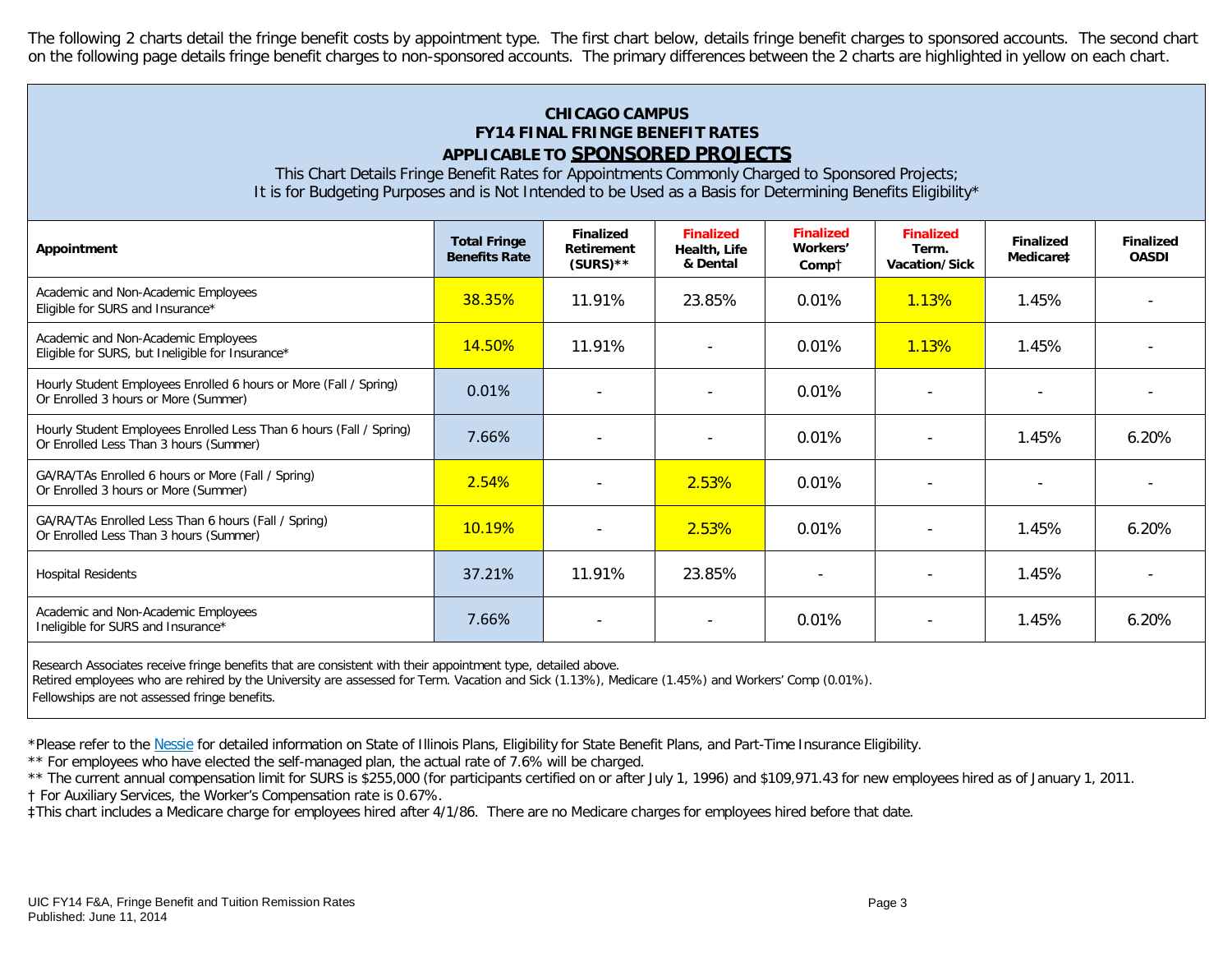# **CHICAGO CAMPUS FY14 FRINGE BENEFIT RATES APPLICABLE TO OTHER ASSESSED ACCOUNTS**

(ADMINISTRATIVE ALLOWANCES, ICR, PRIVATE UNRESTRICTED GIFTS, ETC)

This Chart Details Fringe Benefit Rates for Appointments Commonly Charged to Other Assessed Accounts;

It is for Budgeting Purposes and is Not Intended to be Used as a Basis for Determining Benefits Eligibility\*

| Appointment                                                                                                   | <b>Total Fringe</b><br><b>Benefits Rate</b> | <b>Finalized</b><br><b>Retirement</b><br>$(SURS)$ ** | <b>Finalized</b><br>Health, Life<br>& Dental | <b>Finalized</b><br>Workers'<br>Compt | <b>Finalized</b><br>Term.<br>Vacation/Sick | <b>Finalized</b><br>Medicare‡ | <b>Finalized</b><br><b>OASDI</b> |
|---------------------------------------------------------------------------------------------------------------|---------------------------------------------|------------------------------------------------------|----------------------------------------------|---------------------------------------|--------------------------------------------|-------------------------------|----------------------------------|
| Academic and Non-Academic Employees<br>Eligible for SURS and Insurance*                                       | 37.22%                                      | 11.91%                                               | 23.85%                                       | 0.01%                                 | $\equiv$                                   | 1.45%                         |                                  |
| Academic and Non-Academic Employees<br>Eligible for SURS, but Ineligible for Insurance*                       | 13.37%                                      | 11.91%                                               |                                              | 0.01%                                 |                                            | 1.45%                         |                                  |
| Hourly Student Employees Enrolled 6 hours or More<br>(Fall / Spring) Or Enrolled 3 hours or More (Summer)     | 0.01%                                       |                                                      |                                              | 0.01%                                 |                                            |                               |                                  |
| Hourly Student Employees Enrolled Less Than 6 hours<br>(Fall / Spring) Or Enrolled Less Than 3 hours (Summer) | 7.66%                                       |                                                      |                                              | 0.01%                                 |                                            | 1.45%                         | 6.20%                            |
| GA/RA/TAs Enrolled 6 hours or More (Fall / Spring)<br>Or Enrolled 3 hours or More (Summer)                    | 0.01%                                       |                                                      |                                              | 0.01%                                 |                                            |                               |                                  |
| GA/RA/TAs Enrolled Less Than 6 hours (Fall / Spring)<br>Or Enrolled Less Than 3 hours (Summer)                | 7.66%                                       | $\overline{\phantom{a}}$                             | $\blacksquare$                               | 0.01%                                 | $\overline{\phantom{a}}$                   | 1.45%                         | $6.20\%$                         |
| <b>Hospital Residents</b>                                                                                     | 37.21%                                      | 11.91%                                               | 23.85%                                       |                                       | $\overline{\phantom{a}}$                   | 1.45%                         |                                  |
| Academic and Non-Academic Employees<br>Ineligible for SURS and Insurance*                                     | 7.66%                                       |                                                      |                                              | 0.01%                                 |                                            | 1.45%                         | 6.20%                            |
| Research Associates receive fringe benefits that are consistent with their annointment type detailed above    |                                             |                                                      |                                              |                                       |                                            |                               |                                  |

at are consistent with their appointment type, detailed above. Retired employees who are rehired by the University are assessed for Term. Vacation and Sick (1.13%), Medicare (1.45%) and Workers' Comp (0.01%). Fellowships are not assessed fringe benefits.

\*Please refer to th[e Nessie](http://nessie.uihr.uillinois.edu/cf/benefits/) for detailed information on State of Illinois Plans, Eligibility for State Benefit Plans, and Part-Time Insurance Eligibility.

\*\* For employees who have elected the self-managed plan, the actual rate of 7.6% will be charged.

\*\* The current annual compensation limit for SURS is \$255,000 (for participants certified on or after July 1, 1996) and \$109,971.43 for new employees hired as of January 1, 2011. † For Auxiliary Services, the Worker's Compensation rate is 0.67%.

‡This chart includes a Medicare charge for employees hired after 4/1/86. There are no Medicare charges for employees hired before that date.